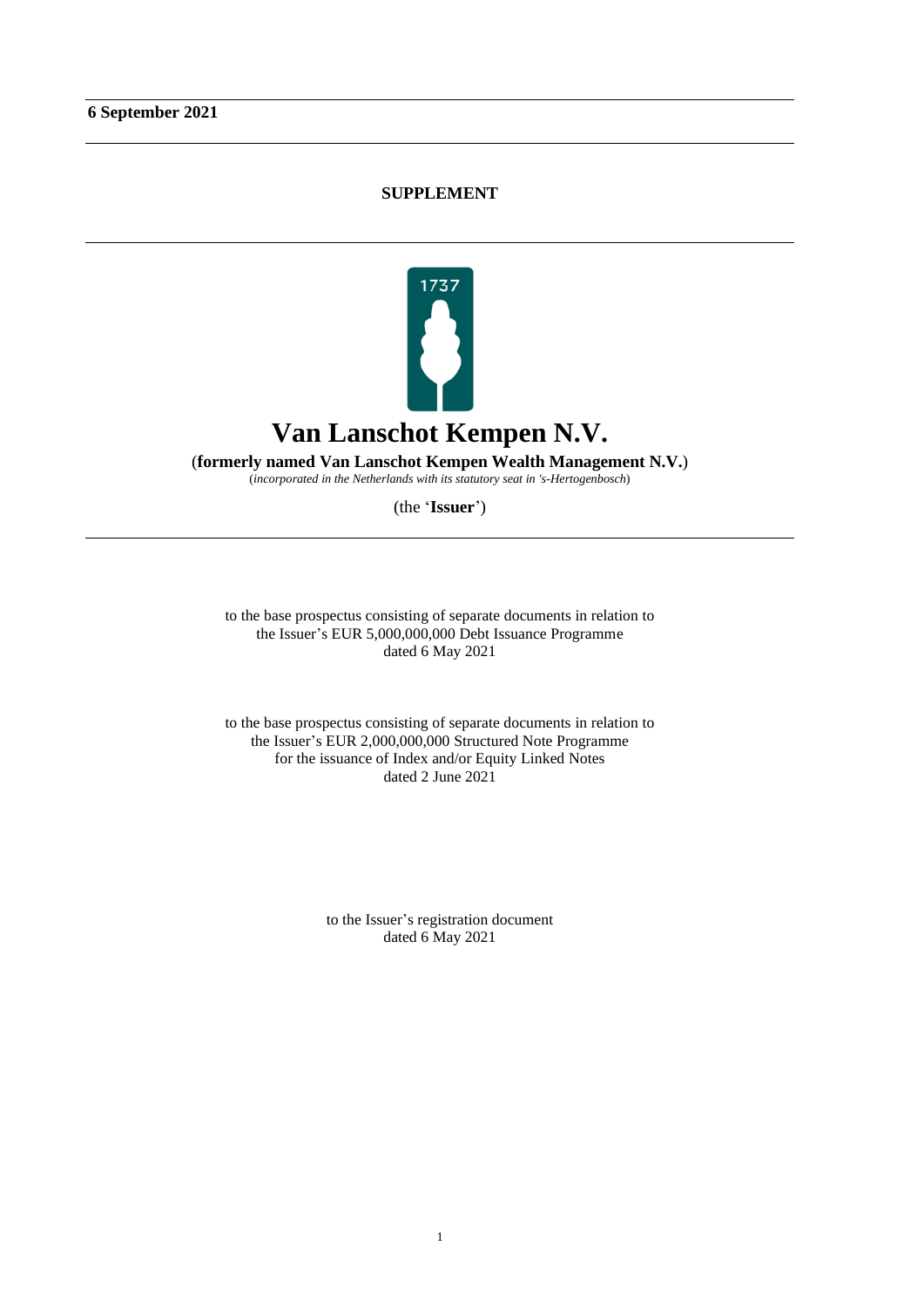This supplement (the '**Supplement**') constitutes a supplement for the purposes of Regulation (EU) 2017/1129, as amended (the '**Prospectus Regulation**') and is supplemental to, forms part of and should be read in conjunction with:

- (i) the registration document dated 6 May 2021, as supplemented by a first supplement dated 9 July 2021 (the '**Registration Document**') of Van Lanschot Kempen N.V., formerly named Van Lanschot Kempen Wealth Management N.V. (the '**Issuer**');
- (ii) the base prospectus consisting of separate documents (comprising the Registration Document and a securities note dated 6 May 2021), as supplemented by a first supplement dated 9 July 2021, in relation to the Issuer's EUR 5,000,000,000 Debt Issuance Programme (the '**Base Prospectus dated 6 May 2021**'); and
- (iii) the base prospectus consisting of separate documents (comprising the Registration Document and a securities note dated 2 June 2021), as supplemented by a first supplement dated 9 July 2021, in relation to the Issuer's EUR 2,000,000,000 Structured Note Programme for the issuance of Index and/or Equity Linked Notes (the '**Base Prospectus dated 2 June 2021**').

The Base Prospectus dated 6 May 2021 and the Base Prospectus dated 2 June 2021 are together referred to as the '**Base Prospectuses**'.

This Supplement is prepared in connection with the publication of the Van Lanschot Kempen Performance Report half-year results 2021 by the Issuer on 26 August 2021.

The Registration Document and the securities notes of the Base Prospectuses have been approved by the Netherlands Authority for the Financial Markets (*Stichting Autoriteit Financiële Markten*) (the '**AFM**').

This Supplement has been approved by the AFM as competent authority under the Prospectus Regulation and published in electronic form on the Issuer's website: <https://www.vanlanschotkempen.com/en/financial/debt-investors/library/2021>

Terms used but not otherwise defined in this Supplement shall have the same meaning as ascribed to them in the Registration Document. To the extent that there is any inconsistency between (a) any statement in this Supplement or any statement incorporated by reference into the Registration Document by this Supplement and (b) any other statement in or incorporated by reference in the Registration Document, the statements in (a) above will prevail.

The AFM only approves this Supplement as meeting the standards of completeness, comprehensibility and consistency imposed by the Prospectus Regulation. Such approval should not be considered as an endorsement of the issuer that is the subject of this Supplement or of the quality of the securities that are the subject of this Supplement.

The AFM has been requested by the Issuer to provide the *Financial Services and Markets Authority* (the '**FSMA**') in Belgium, the *Commission de Surveillance du Secteur Financier* (the '**CSSF**') in Luxembourg, the Central Bank of Ireland in Ireland (the '**CBI**') and the *Finansinspektionen* in Sweden (the '**Finansinspektionen**') with a certificate of approval ('**Notification**') attesting that this Supplement has been drawn up in accordance with the Prospectus Regulation. The AFM shall notify the European Securities and Markets Authority ('**ESMA**') of the approval of this Supplement at the same time as such approval is notified to the Issuer. In addition, the AFM shall provide ESMA with a copy of this Supplement.

The Issuer accepts responsibility for the information contained in this Supplement. To the best of the knowledge of the Issuer the information contained in this Supplement is in accordance with the facts and makes no omission likely to affect its import. Any information from third parties has been accurately reproduced and as far as the Issuer is aware and is able to ascertain from information published by that third party, does not omit anything which would render the reproduced information inaccurate or misleading. The Issuer accepts responsibility accordingly.

No person is or has been authorised by the Issuer to give any information or to make any representation not contained in or not consistent with the Base Prospectuses, the Registration Document and this Supplement, and, if given or made, such information or representation must not be relied upon as having been authorised by the Issuer.

The Base Prospectuses, the Registration Document and this Supplement should not be considered as a recommendation by the Issuer that any recipient of the Base Prospectuses, the Registration Document or this Supplement should purchase Notes. Each investor contemplating purchasing any Notes should make its own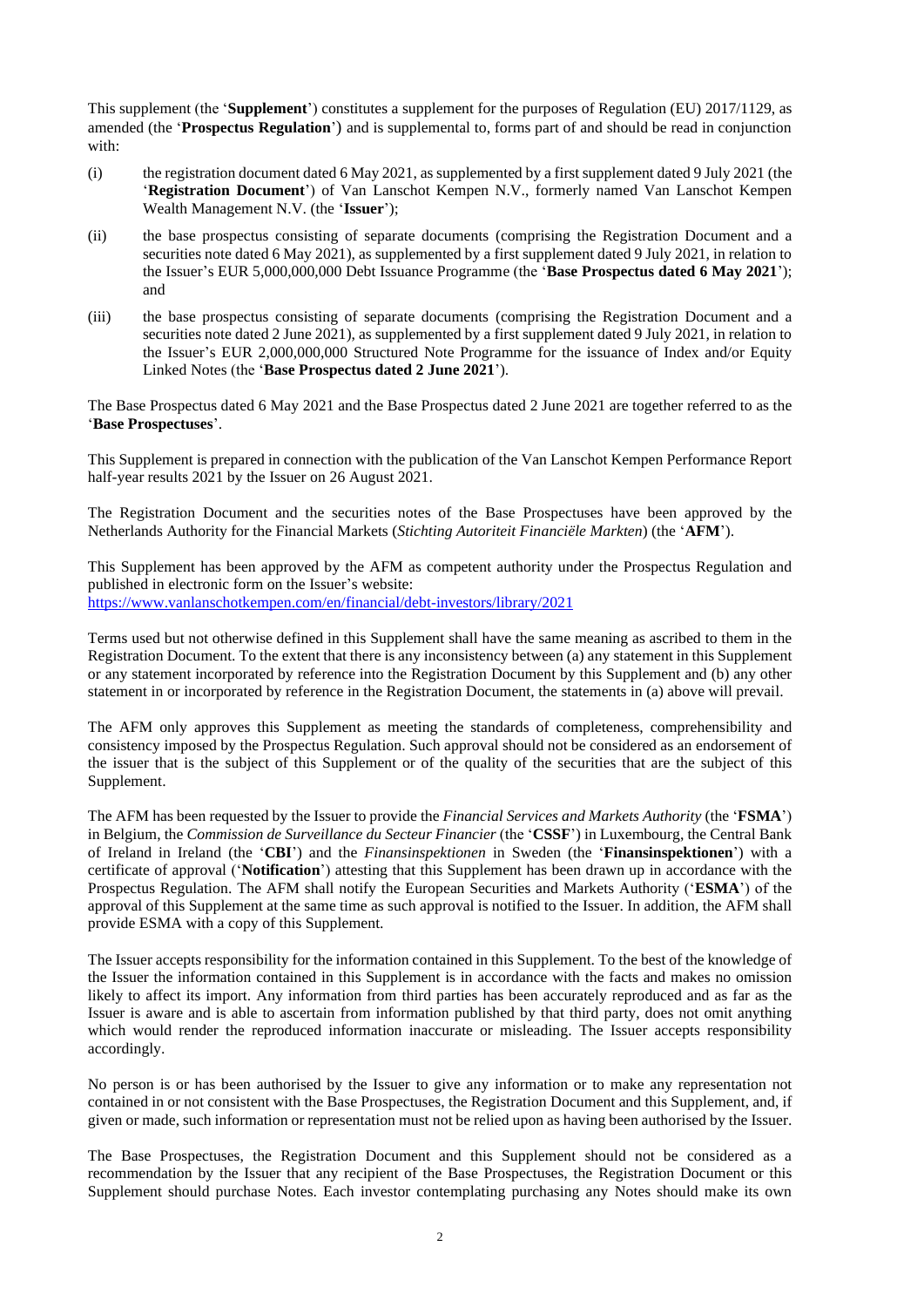independent investigation of the financial condition and affairs, and its own appraisal of the creditworthiness, of the Issuer. The Base Prospectuses, the Registration Document and this Supplement do not constitute an offer or invitation by or on behalf of the Issuer to any person to subscribe for or to purchase any Notes.

The delivery of the Base Prospectuses, the Registration Document and this Supplement will not in any circumstances imply that the information contained therein concerning the Issuer is correct at any time subsequent to the respective dates thereof or that there has been no adverse change, or any event reasonably likely to involve any adverse change, in the prospects or financial performance or position of the Issuer since the date hereof or, if later, the date upon which the Base Prospectuses and the Registration Document (each as supplemented by this Supplement) have been most recently amended or supplemented. Investors will need to make their own investigations and financial calculations on the basis of, amongst others, the financial information incorporated by reference herein in order to make an informed assessment of the future assets and liabilities, financial position, profit and losses and prospects of the Issuer and when deciding whether or not to purchase any financial instruments issued by the Issuer. The Issuer has no obligation to update the Base Prospectuses or the Registration Document (each as supplemented by this Supplement), except when required by and in accordance with the Prospectus Regulation.

The Base Prospectuses, the Registration Document and this Supplement do not constitute an offer to sell or the solicitation of an offer to buy any Notes in any jurisdiction to any person to whom it is unlawful to make the offer or solicitation in such jurisdiction. The distribution of the Base Prospectuses, the Registration Document and this Supplement and the offer or sale of Notes may be restricted by law in certain jurisdictions. The Issuer does not represent that the Base Prospectuses, the Registration Document or this Supplement may be lawfully distributed, or that any Notes may be lawfully offered, in compliance with any applicable registration or other requirements in any such jurisdiction, or pursuant to an exemption available thereunder, or assume any responsibility for facilitating any such distribution or offering. In particular, no action has been taken by the Issuer which would permit a public offering of any Notes or distribution of the Base Prospectuses, the Registration Document or this Supplement in any jurisdiction where action for that purpose is required. Accordingly, no Notes may be offered or sold, directly or indirectly, and neither the Base Prospectuses, the Registration Document, this Supplement nor any advertisement or other offering material may be distributed or published in any jurisdiction, except under circumstances that will result in compliance with any applicable laws and regulations. Persons into whose possession the Base Prospectuses, the Registration Document, this Supplement or any Notes of the Issuer may come must inform themselves about, and observe, any such restrictions on the distribution of the Registration Document and this Supplement and the offering and sale of such Notes.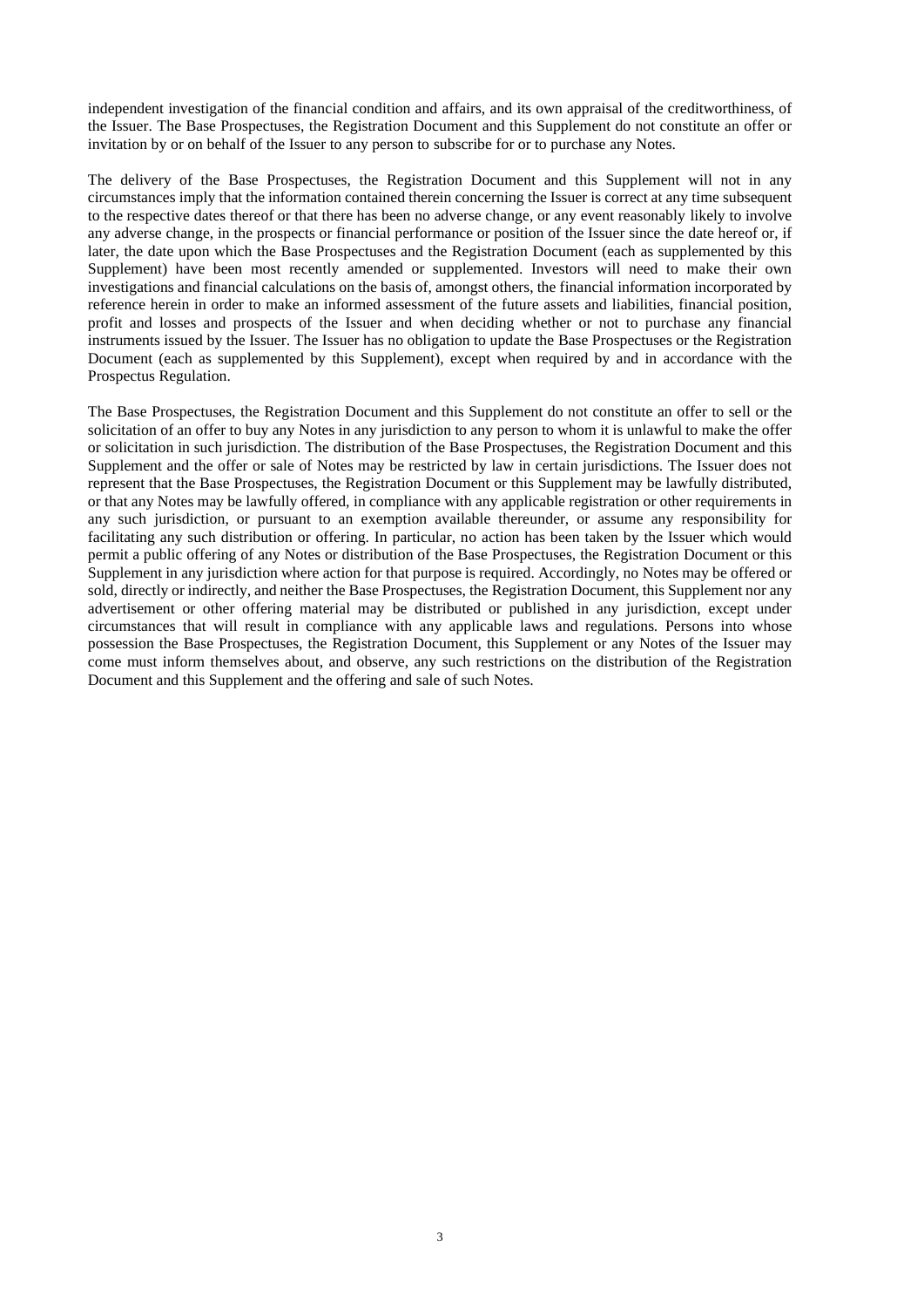## **RECENT DEVELOPMENTS**

On 26 August 2021, the Issuer published its publicly available unaudited consolidated interim (semi-annual) financial statements as of and for the 6-month period ended 30 June 2021 as included in the Van Lanschot Kempen Performance Report half-year results 2021.

On 7 April 2021, Van Lanschot Kempen Wealth Management NV and Mercier Vanderlinden Asset Management NV ("Mercier Vanderlinden") announced agreement on the acquisition by Van Lanschot Kempen of Mercier Vanderlinden. The transaction was completed on 23 July 2021 by the transfer of 70% of the shares of Mercier Vanderlinden to Van Lanschot Kempen. A commitment has been made to acquire the remaining 30% in two separate tranches in Q1 2025 and in Q1 2026. This acquisition is in line with our strategy and enables us to expand our wealth management services and reach a critical mass in Belgium. The acquisition include the client relationships, brand name and the products and services of Mercier Vanderlinden. The acquisition will lead to the recognition of goodwill (by approximately  $\epsilon$ 77 million) and intangible assets (by approximately  $\epsilon$ 105 million). Furthermore, a contingent liability (circa  $646$  million) will be recognised for the commitment to acquire the 30% remaining shares and for earn-out agreements (circa  $\epsilon$ 2 million).

In July 2021, Van Lanschot Kempen sold its 42.5% interest in Fire Safety Holding BV (Gerco) and 18.0% interest in Quint Holding BV. These investments are classified as investments in associates using the equity method, and realised net gains of over  $\epsilon$ 10 million and circa  $\epsilon$ 5 million respectively.

In connection herewith, the Issuer wishes to update the Base Prospectuses and the chapters '*Documents Incorporated by Reference*' and '*General Information*' of the Registration Document.